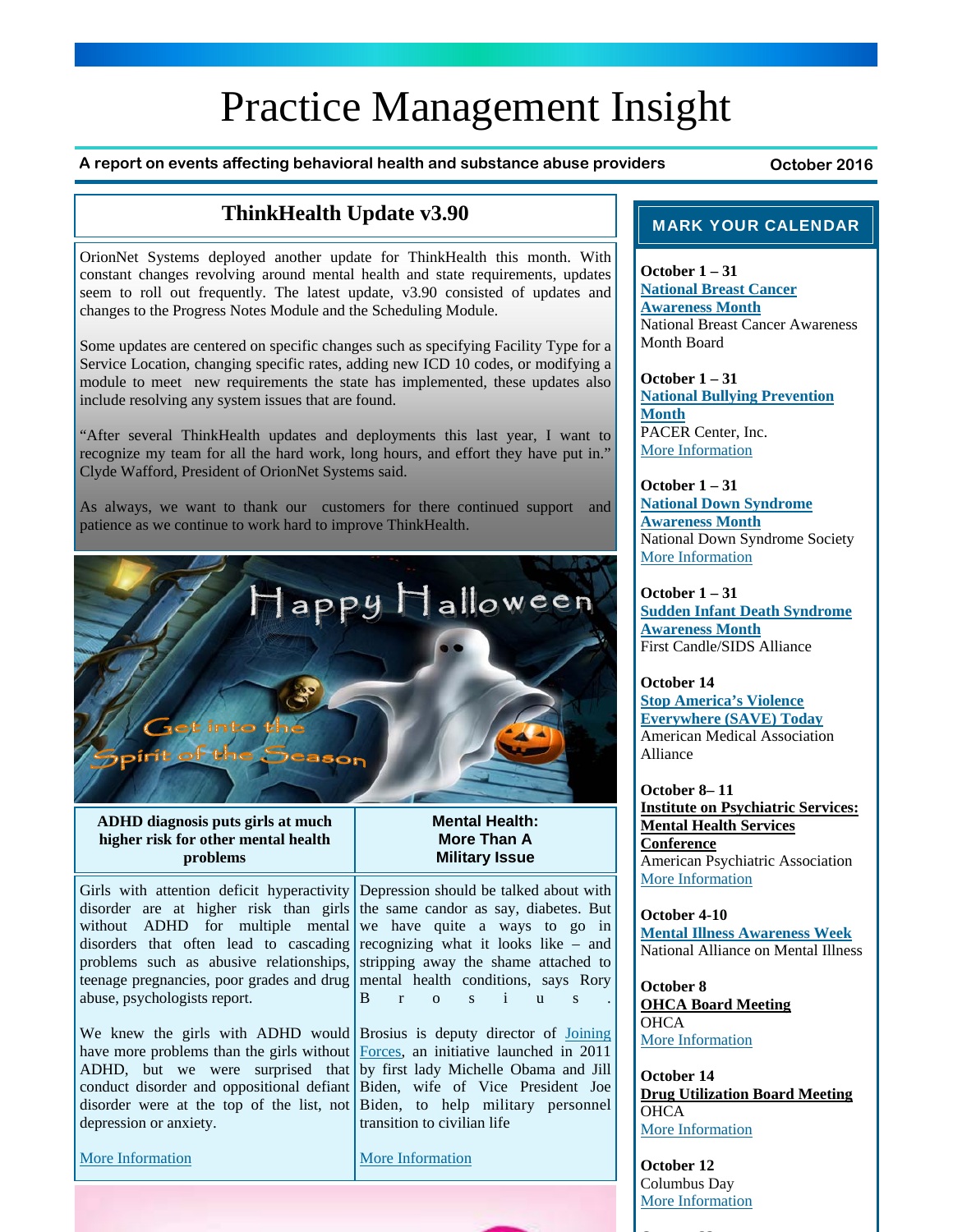## October is **Breast Cancer Awareness**

Month

**The Disaster Distress Helpline 1-800-985-5990 is ready to provide immediate crisis counseling to people who may be affected by Hurricane** 

Substance Abuse and Mental Health Services Administration (SAMHSA), the Helpline immediately connects callers to trained and caring professionals from the closest crisis counseling center in the nationwide network of centers. The Helpline staff will provide confidential counseling, referrals and other needed support services.

"When disaster strikes, people react with increased anxiety, worry and anger. With community and family support, most of us bounce back. Some may need extra assistance to cope with unfolding events and uncertainties," said SAMHSA Principal Deputy Administrator Kana Enomoto. "People seeking emotional help in the aftermath of a disaster can now call 1-800-985-5990 or text TalkWithUs to 66746 and begin the process of recovery."

More Information

## ThinkHealth is on the iPad



# ThinkHealth-Touch

Sync your patients to the iPad,<br>perform the session, write Progress Notes<br>on Prior Authorizations/Treatment Plans, and have the patient sign<br>all without having an Internet connection.

Contact us today for more information.

 $(855)$  355-1920 onsmarketing@coxinet.net www.iorion.com

| Challenges await behavioral health<br>counselors                                                                                                          | 5 Distressing Realities About The State Of<br><b>Mental Health In America</b> |
|-----------------------------------------------------------------------------------------------------------------------------------------------------------|-------------------------------------------------------------------------------|
| The behavioral health staff at the One in five American adults will<br>community health center is in place - and experience a mental health disorder in a |                                                                               |
| faces the challenge of finding services for given year. That makes it highly likely                                                                       |                                                                               |
| patients. With the addition of Sarah Paul many of us know someone who is                                                                                  |                                                                               |
| and Wanda Rohl, the Knox County dealing with a psychological condition.                                                                                   |                                                                               |
| $\alpha$ , and the H alternative second control $\alpha$ if $\mathbf{D}_{\alpha}$ and $\alpha$ is a second control in $\mathbf{D}_{\alpha}$               |                                                                               |

counselors. While Rohl, Paul and Judy Lee — who has In honor of World Mental Health Day, been with the health center for two years we rounded up some of the most — will put a dent in the county's important mental health discoveries underserved community, the trio of made this year. If anything, they're

Community Health Center now has a full But when it comes to understanding compliment of three behavioral health these disorders, we often fall flat.

#### More Information

**October 23 Board approved Supervisor Training**  Tulsa More Information

**October 31 Halloween**



### OCTOBER is …

**National Breast Cancer Awareness Month** 

**National Down Syndrome Awareness Month** 

**National Disability Employment Awareness Month** 

**National Physical Therapy Month** 

**National Medical Librarians Month** 

**Stop American's Violence Everywhere Today** 

**Sudden Infant Death Syndrome Awareness Month** 

**Mental Illness Awareness Week National Domestic Violence Awareness Month** 

**National Physical Therapy Month** 





software solutions for the behavioral health industry